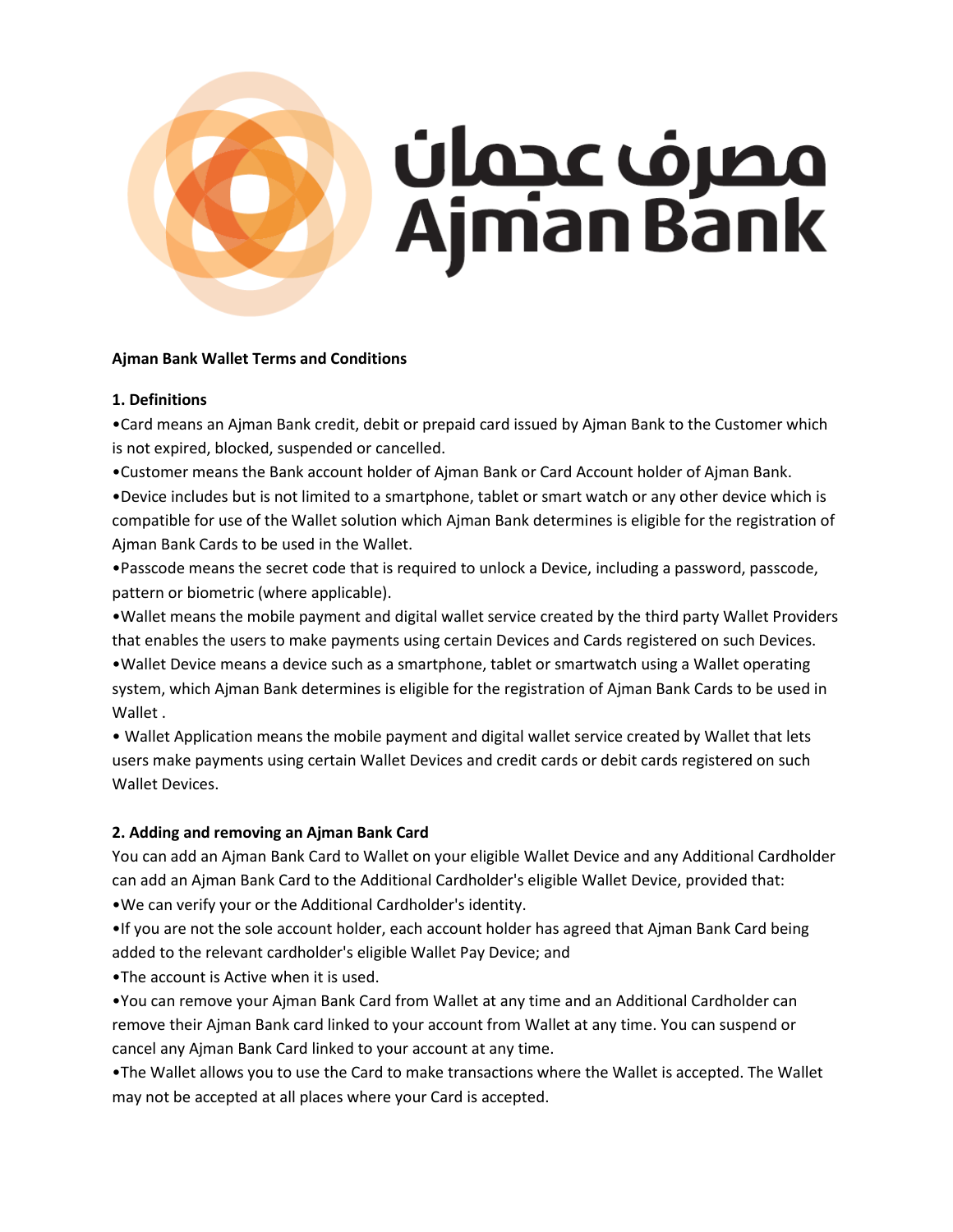### **3. Using your Ajman Bank Card with Wallet Pay**

Once an Ajman Bank Card is added to Wallet , the cardholder can use Wallet to authorize transactions on an account. This is done by using the relevant Wallet Device in place of an Ajman Bank Card at a contactless payment terminal for in person point of sale transactions. To authorize a Wallet payment at a contactless payment terminal the cardholder will be required to initiate Wallet application on their Wallet Device (e.g., by opening the Wallet Pay application) and verify the cardholder's identity before presenting the Wallet Device at the contactless payment terminal.

Depending on the value of the transaction, contactless payment terminals may require the cardholder to enter the Ajman Bank Card PIN.

Your Ajman Bank Card must be displayed in Wallet application on your Wallet Device at the time you present the Wallet Device at the contactless payment terminal in order for Wallet to use that Ajman Bank Card in making a transaction.

If Wallet application is the default tap & pay application on your Wallet Device's settings, you may only be able to pay using default Wallet despite another tap & pay application being open at the time you tap your Wallet Device at the contactless payment terminal.

Wallet application may not work when the Wallet Device is not within range of a cellular or wireless internet connection .

#### **4. Security and your liability**

Any person who has access to your Wallet Device on which an Ajman Bank Card is linked may be able to make transactions using an Ajman Bank Card registered in Wallet on the Wallet Device.

If an Ajman Bank Card linked to your account is registered in Wallet on any eligible Wallet Device, you are responsible for ensuring that:

• Where applicable, only the cardholder's biometric identifier (including a fingerprint) is registered on the Wallet Device (and no other person's biometric identifier is registered).

• The Mobile and Wallet password, pin, pattern is not shared with anyone and is used only by the cardholder.

• Each cardholder keeps the Passcode for the cardholder's Wallet Device and, where applicable, the Wallet PIN secure in the same way as a cardholder would a banking password or PIN secure, including by:

•Not sharing it with anyone.

•Not carrying a record of it with a Wallet Device or anything liable to be stolen with a Wallet Device (unless a reasonable effort is made to protect the security of it).

•Not choosing an easily guessable Passcode and Wallet PIN or a recognizable part of the cardholder's name and

- •Not acting with extreme carelessness in failing to protect the security of the Passcode and Wallet PIN.
- The cardholder keeps the Wallet Device safe and secure (including by locking it when not in use or when it is unattended and by installing up-to-date anti-virus software on it).

• the cardholder removes any Ajman Bank Cards from the cardholder's Wallet Device before disposing of the Wallet Device.

- The cardholder does not leave the Wallet Device unattended, and
- The cardholder takes all other necessary steps to prevent unauthorized use of the Wallet Device.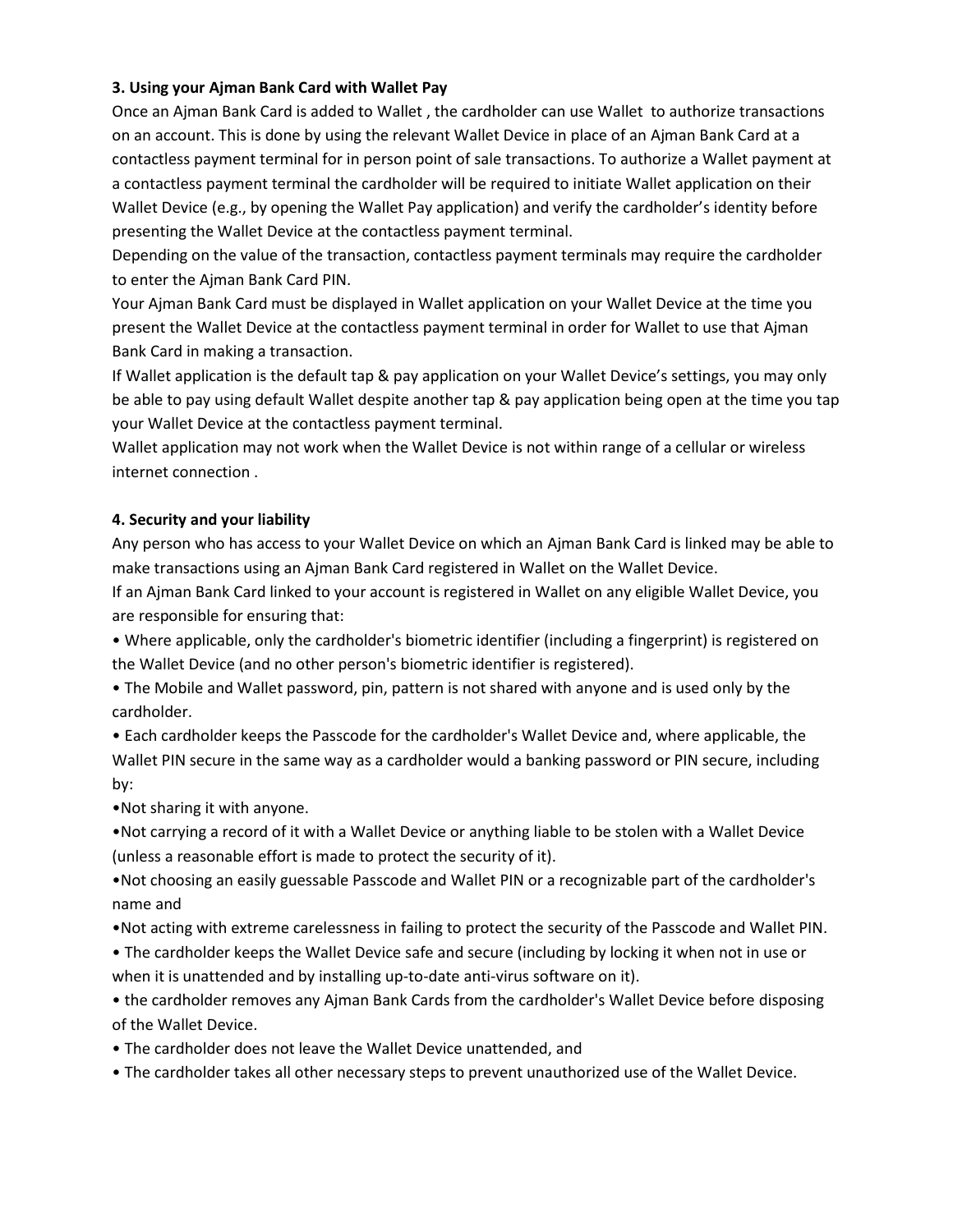If a cardholder fails to comply with any of the requirements which results in, or contributes to the cause of, any transaction, you are taken to have authorized that transaction on your account.

This means that any Wallet transaction initiated by that person in these circumstances will be authorized by you and any unauthorized transactions will not apply.

This could result in significant loss or liability in relation to such transactions.

Where applicable, if another person's biometric is registered on your Wallet Device or the Wallet Device of an Additional Cardholder you must ensure that it is removed. If you or an Additional Cardholder think another person knows the Passcode for the Wallet Device, or the Wallet PIN, you must ensure that the Passcode, or Wallet PIN (as applicable) is changed by you or the Additional Cardholder, as applicable. At any time, you can delete or suspend your Ajman Bank Card from Wallet and any Additional Cardholder can delete or suspend their Ajman Bank Card from Wallet.

You cannot suspend the use of an Additional Cardholder's Ajman Bank Card in Wallet , but you can suspend or close the Ajman Bank Card of the Additional Cardholder by calling 800-22 (24 hours a day). Please call us immediately on 800-22 (24 hours a day) if:

• Any Wallet Device on which an Ajman Bank Card linked to your account has been added to Wallet device, is lost or stolen.

• The mobile service of any Wallet Device on which an Ajman Bank Card linked to your account has been added to Wallet is suddenly disconnected without your permission (which may indicate the occurrence of mobile phone porting) or

• You or an Additional Cardholder suspect a security breach in relation to any Wallet Device on which an Ajman Bank Card linked to your account has been added to Wallet , or that an unauthorized person has used the Passcode for your Wallet Device, your Wallet PIN, Ajman Bank Card PIN or other credentials to access the Wallet .

Ajman Bank will suspend use of the relevant Ajman Bank Card . This helps protect you as much as possible from additional loss or liability.

If a cardholder no longer wishes to use an Ajman Bank Card with Wallet on a particular Wallet Device, the cardholder can delete the Ajman Bank Card from the Wallet Device.

If a cardholder no longer wishes an Ajman Bank Card to be used with Wallet on any Wallet Device that card has been added to they should ensure the Ajman Bank Card is deleted from Wallet on each Wallet Device the Ajman Bank Card has been added to.

If a cardholder wants to ensure all cards (including any Ajman Bank Card) added to Wallet on a Wallet Device cannot be used with Wallet on that Wallet Device they can also:

- Uninstall Wallet from that Wallet Device.
- Undertake a factory reset of the Wallet Device. or
- Reset the Wallet Device or wipe Wallet application using Find My Mobile.

#### **5. Fees and Charges**

Ajman Bank does not charge you any additional fees for adding or using an Ajman Bank Card with Wallet ( unless specified). You are responsible for all third party charges associated with the use of Wallet (such as carriage or mobile data charges).

Suspension and termination of Wallet Ajman Bank may block, suspend or terminate an Ajman Bank Card in Wallet :

- If Ajman Bank reasonably suspects fraud.
- If an Ajman Bank Card is cancelled, blocked or suspended.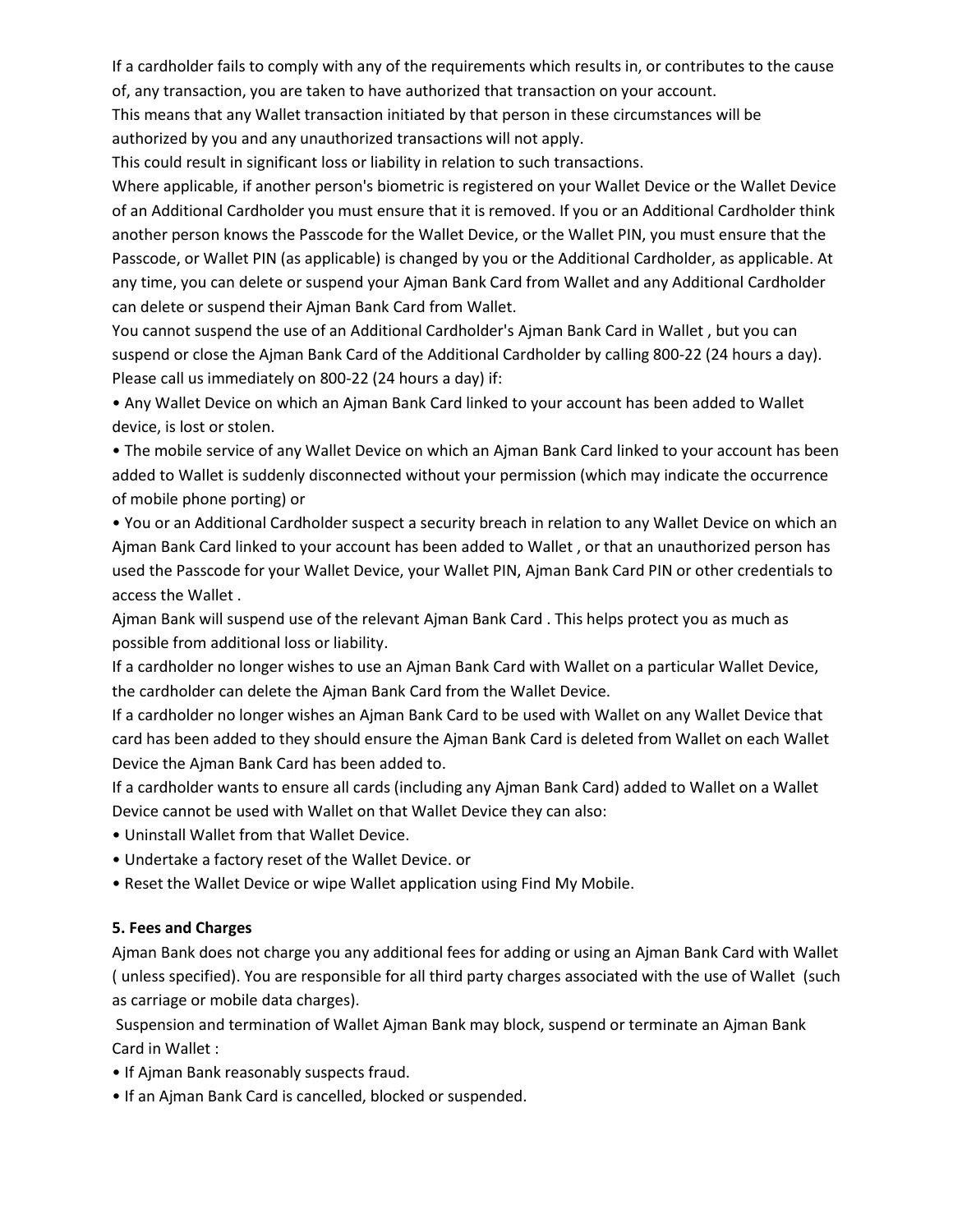• If required by applicable laws (such as anti-money laundering and counter terrorism financing laws, or sanctions laws).

• If directed to so by Wallet or by the applicable card network (for example, in circumstances of suspected fraud).

• If Ajman Bank's arrangements with Wallet regarding Wallet cease or are suspended or

• For any other reason.

# **6. Data Collection and privacy**

Ajman Bank may collect information relating to any Wallet Device (including app version, device type and model, operating system and security information such as whether you or an Additional Cardholder have obtained root access):

- To ensure that any Ajman Bank Card properly functions in Wallet .
- For security purposes and to identify fraud.
- For Ajman Bank to better provide assistance to you and any Additional Cardholder and

• To tell you about other products or services that may be of interest to you.

We may also exchange information with Wallet and service providers:

- To enable the use of the Ajman Bank Card with Wallet and to improve and promote Wallet .
- To detect and address suspected security breaches or fraud.

If you, or an Additional Cardholder, do not want us to collect or disclose this information in relation to an Ajman Bank Card as described above, the Ajman Bank Card should not be registered for use in Wallet.

Wallet application and Wallet Devices are provided by Wallet providers, not by Ajman Bank. Ajman Bank's obligation to you in relation to the functionality of Wallet is limited to securely supplying information to Wallet in order to allow the use of an Ajman Bank Card through Wallet application. We are not otherwise liable for the use, functionality or availability of Wallet application, any Wallet Device, the availability of compatible contactless readers at merchant locations, or a reduced level of service caused by the failure of third party communications and network .

You and any Additional Cardholder will need to agree to Wallet's terms and conditions in order to use Wallet.

## **7. Ajman Bank Liability**

•Ajman Bank is not the provider of the Wallet, and we are not responsible for providing the Wallet service to you.

•We are only responsible for supplying information securely to the Wallet provider to allow usage of the Card in the Wallet.

•We are not responsible for any failure of the Wallet or the inability to use the Wallet for any transaction.

•We are not responsible for the performance or non-performance of the Wallet provider or any other third parties regarding any agreement you enter into with the Wallet provider or associated third party relationships that may impact your use of the Wallet.

## **8. Governing Law and Jurisdiction**

Mobile Card Payment Terms & Conditions shall be governed by and construed in accordance with the Federal laws of the United Arab Emirates and regulations of Emirate of Ajman, as applicable from time